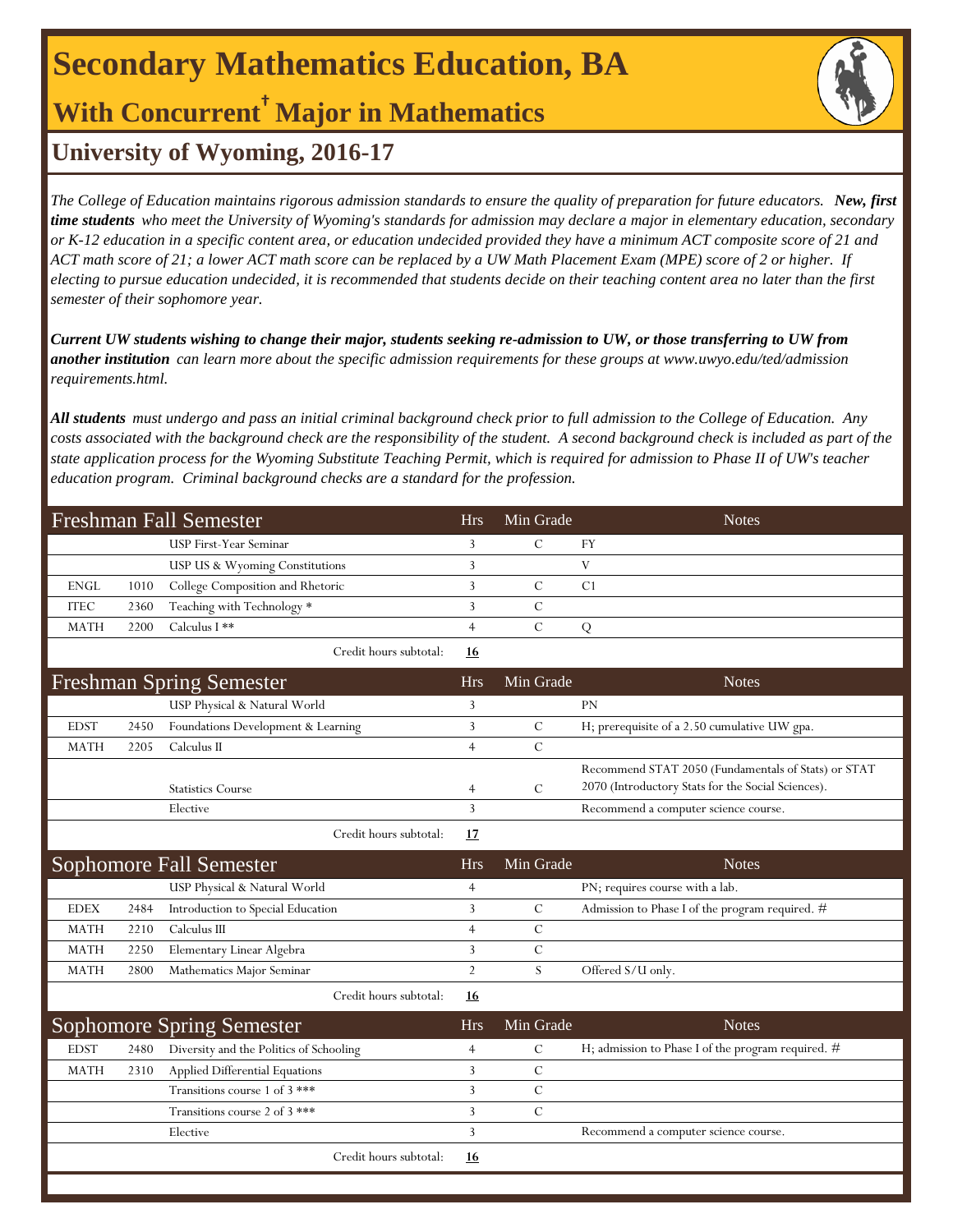# **Secondary Mathematics Education, BA**

# **With Concurrent† Major in Mathematics**



### **University of Wyoming, 2016-17**

|             |      | <b>Junior Fall Semester</b>                 | <b>Hrs</b>     | Min Grade     | <b>Notes</b>                                                              |
|-------------|------|---------------------------------------------|----------------|---------------|---------------------------------------------------------------------------|
| <b>EDST</b> | 3550 | <b>Educational Assessment</b>               | $\overline{2}$ | C             | Prerequisite of a 2.75 cumulative UW gpa.                                 |
|             |      |                                             |                |               | Recommended Breadth elective; options may exist - consult                 |
| <b>MATH</b> | 4300 | Introduction to Mathematical Modeling       | 3              | C             | with an academic advisor                                                  |
|             |      | Depth Sequence course 1 of 2 ****           | 3              | $\mathcal{C}$ |                                                                           |
|             |      | Transitions course 3 of 3 ***               | 3              | C             |                                                                           |
|             |      | Elective                                    | 3              |               | Recommend a computer science course.                                      |
|             |      | Credit hours subtotal:                      | <u>14</u>      |               |                                                                           |
|             |      | <b>Junior Spring Semester</b>               | <b>Hrs</b>     | Min Grade     | <b>Notes</b>                                                              |
| <b>EDST</b> | 3000 | Teacher as Practitioner                     | 6              | C             | C2; admission to Phase II of the program required. $#$                    |
| <b>MATH</b> | 4000 | History of Mathematics                      | 3              | $\mathcal{C}$ |                                                                           |
|             |      | Depth Sequence course 2 of 2 ****           | 3              | $\mathcal{C}$ |                                                                           |
|             |      | <b>Upper Division Math Elective</b>         | 3              |               |                                                                           |
|             |      | Credit hours subtotal:                      | 15             |               |                                                                           |
|             |      | <b>Senior Fall Semester</b>                 | <b>Hrs</b>     | Min Grade     | <b>Notes</b>                                                              |
| <b>EDSE</b> | 3271 | Methods I: Secondary Mathematics Education  | 3              | $\mathcal{C}$ | Admission to Phase IIIa of the program required. #                        |
| <b>EDSE</b> | 4271 | Methods II: Secondary Mathematics Education | $\overline{4}$ | C             | C3; admission to Phase IIIa of the program required. $#$                  |
| <b>MATH</b> | 4150 | Secondary School on Campus                  | 3              | $\mathcal{C}$ | Concurrent enrollment in EDSE 4271 required.                              |
| <b>MATH</b> | 4600 | Foundations of Geometry                     | 3              | $\mathcal{C}$ |                                                                           |
|             |      | Credit hours subtotal:                      | 13             |               |                                                                           |
|             |      | <b>Senior Spring Semester</b>               | <b>Hrs</b>     | Min Grade     | <b>Notes</b>                                                              |
| <b>EDSE</b> | 4500 | Residency in Teaching                       | 15             | S             | Admission to Phase IIIb of the program required; offered S/U<br>only. $#$ |
|             |      | Credit hours subtotal:                      | 15             |               |                                                                           |
|             |      | <b>TOTAL CREDIT HOURS:</b>                  | 122            |               |                                                                           |

This is a guide for course work in the major; actual course sequence may vary by student. Please refer to the online student degree evaluation, and consult with an academic advisor. • Not all courses are offered every semester and some electives may have prerequisites. Students should review the course descriptions in the *University Catalog* and consult with their academic advisor to plan accordingly.

#### **University of Wyoming requirements:**

Students must have a minimum cumulative GPA of 2.0 to graduate. • Students must complete 42 hours of upper division (3000-level or above) coursework, 30 of which must be from the University of Wyoming. • Courses must be taken for a letter grade unless offered only for S/U. • University Studies Program (USP) Human Culture (H) and Physical & Natural World (PN) courses must be taken outside of the major subject, but can be cross-listed with the major.

### **College of Education requirements:**

This plan assumes student college readiness. Students should be able to start taking 1000-level courses the first semester of college. • All professional education courses must be completed with a grade of C or higher. Grades of C- or lower will not satisfy this requirement.